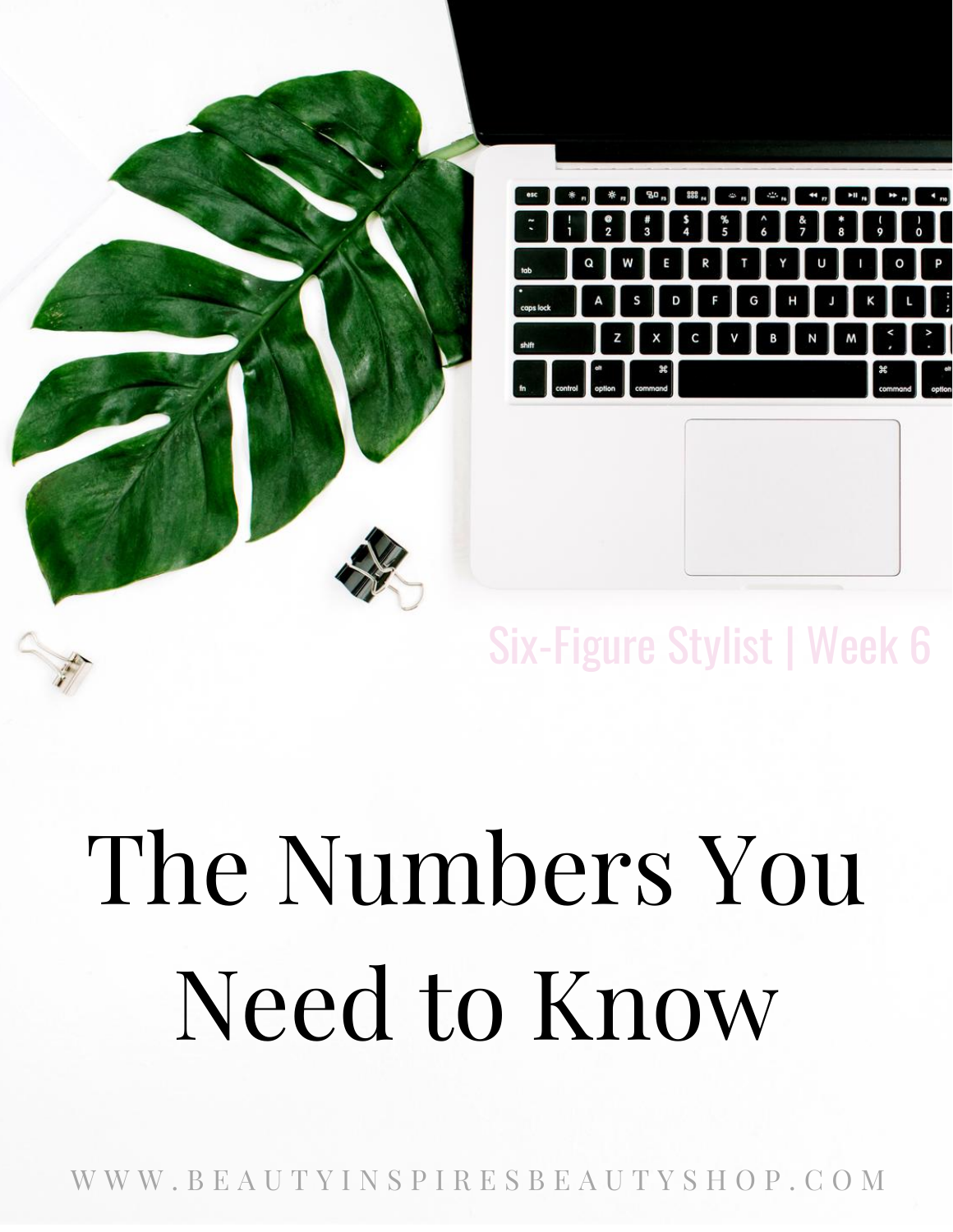#### SIX - FIGURE STYLIST | WEEK 6

## T H E C O U R S E S *at a glance*

| 01            | Non-negotiables                                     |
|---------------|-----------------------------------------------------|
| <b>O2</b>     | Master your energy + overcoming<br>limiting beliefs |
|               | <b>Creating Boundaries</b>                          |
| 03<br>04      | <b>Time Management</b>                              |
| $rac{05}{06}$ | Define your "why"                                   |
|               | The numbers you need to know                        |
|               | How to stand out in a crowded<br>market             |
| 07<br>08      | Develop your brand                                  |
|               |                                                     |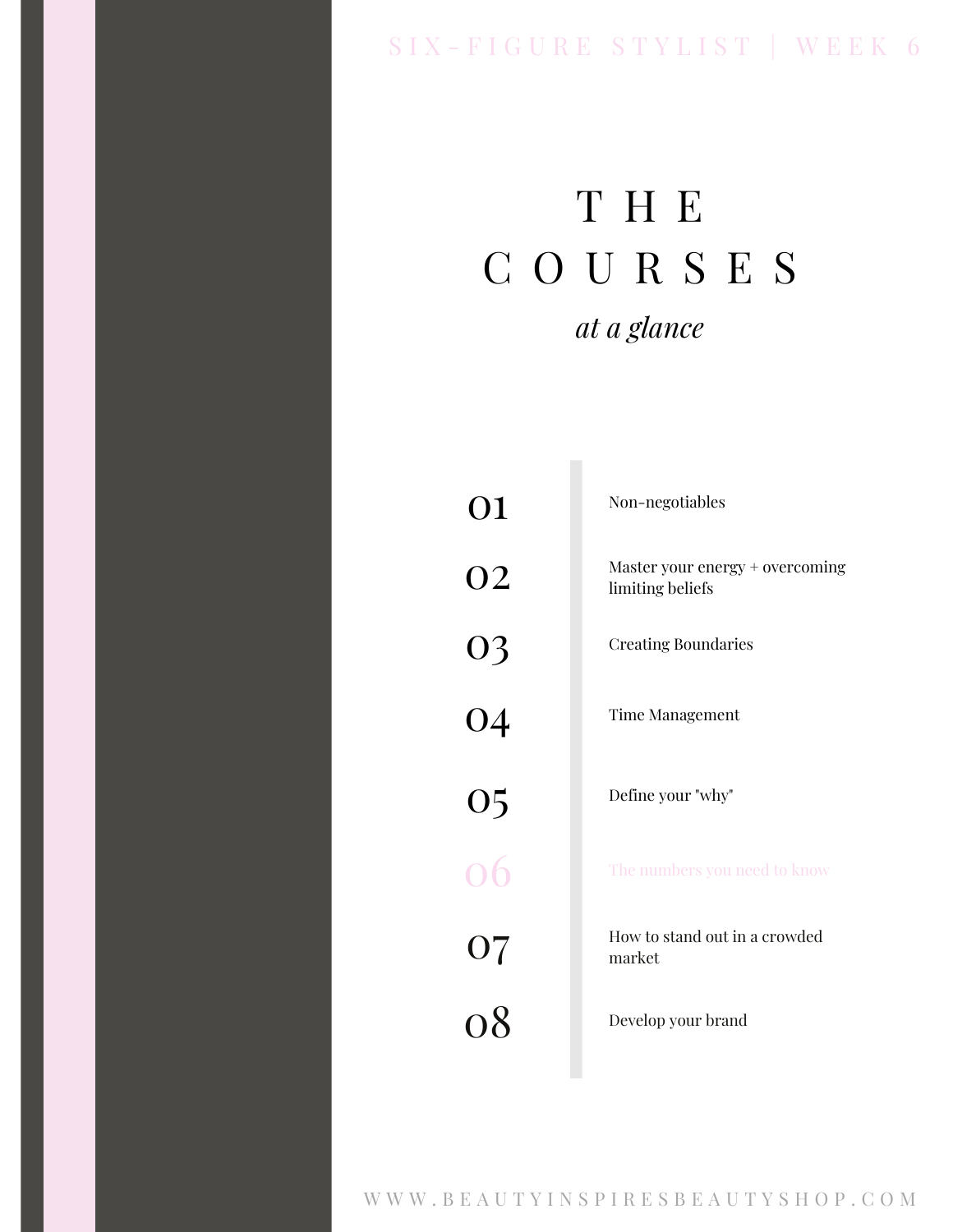## Week 6:

# The Numbers You Need to Know.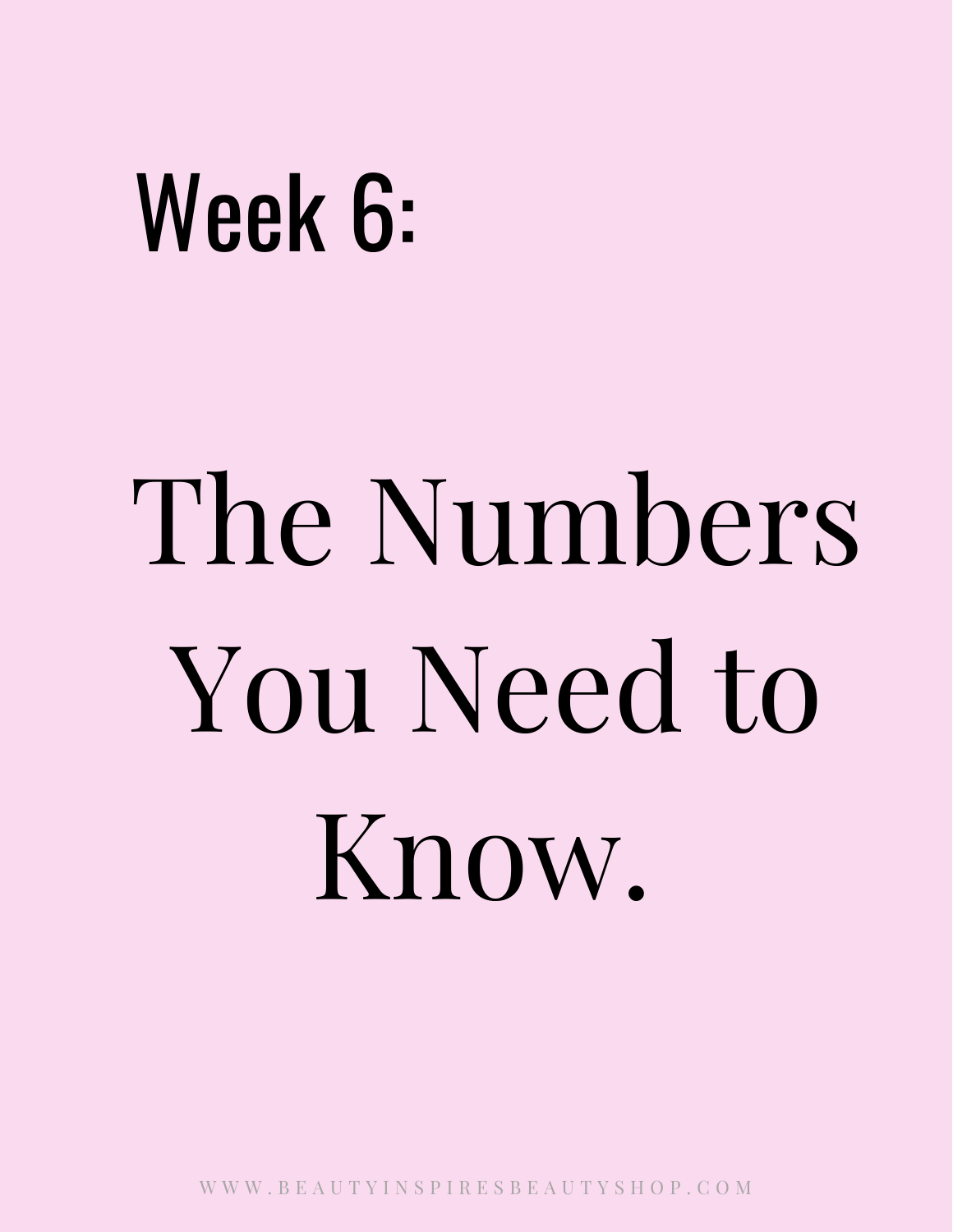## To begin this week watch Video 6.

Video Notes + Takeaways:

### Focus on what you can control and worry about the rest later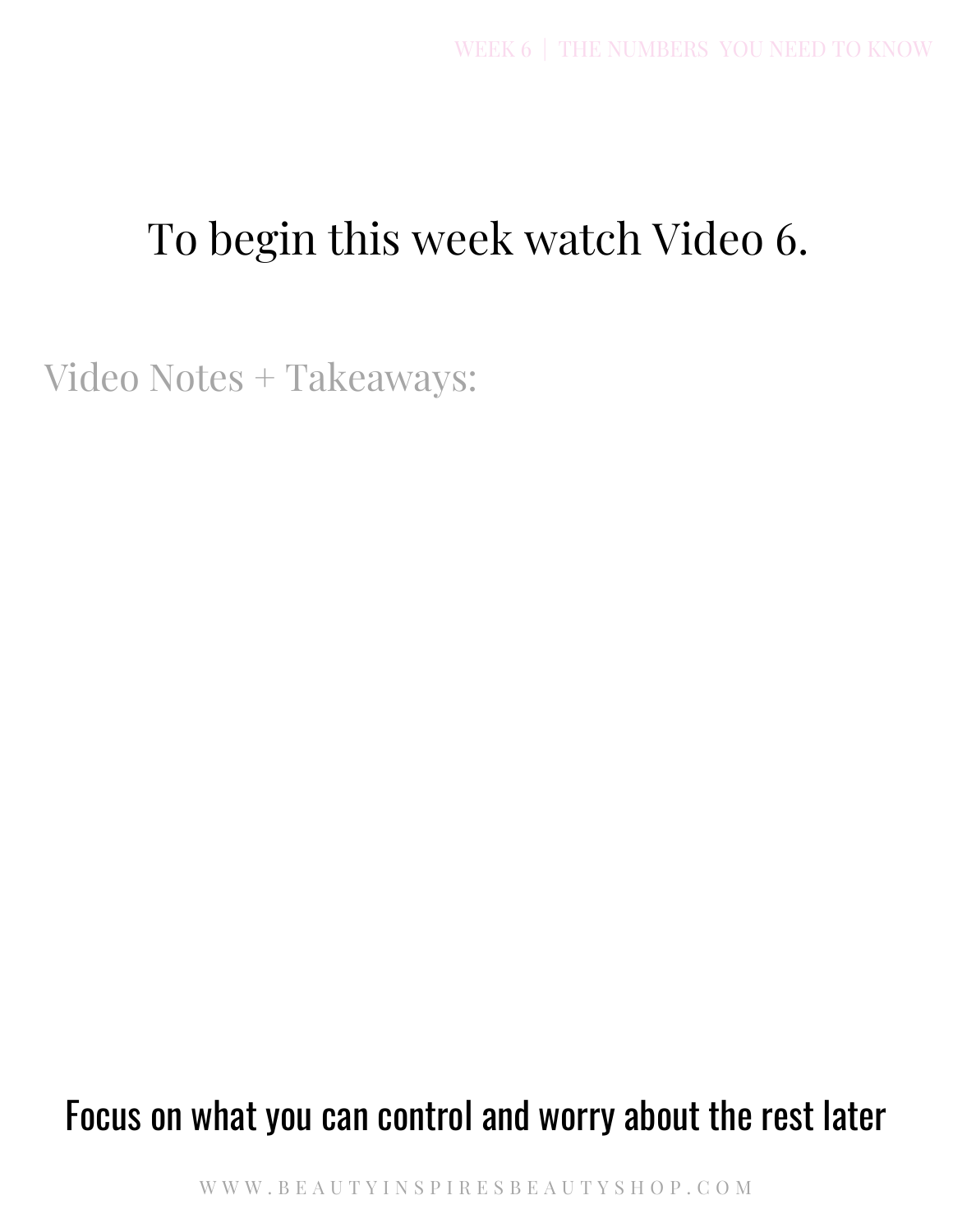## Week 6 | Homework

The numbers you need to know to grow! Knowing where you currently are financially will help you create tangible goals to making MORE!

Let's Set some money goals!

If you currently don't know exactly what you made, how can you dream up your goal for next quarter or year? Maybe you're good, and you know exactly what you made now! Awesome! How much would you like to be making?

#### Ex: I made \$50,000 last year and I would like to make \$60,000 next year.

Last Year:

Next Year:

You have two choices here, see more clients or raise the prices for your current clients. Or a combination of both! I believe knowing your hourly rate can help you decide on pricing based on how long the service takes you. It's also great to know your hourly rate for our-of-the-salon jobs (I have a day rate based on my average day in the salon). Setting this rate makes is a no-brainer when clients want you to come to them.

#### **Calculate Income Specifics;**

*For easy math I've Decided I want to make \$100K/year in the example.*

How many weeks a year do you want to work?

Example: 45 Weeks (\$2,222/week)

#### How many days a week would you like to work?

Example: 4 Days a week (\$555/day)

#### How many hours a day do you want to work?

Example: 8 Hours a day (\$69/hr)

These numbers are so important to know. From here, I know what my hourly rate should generally be to stay on track with these long term goals by setting more easily attainable goals for the day/week.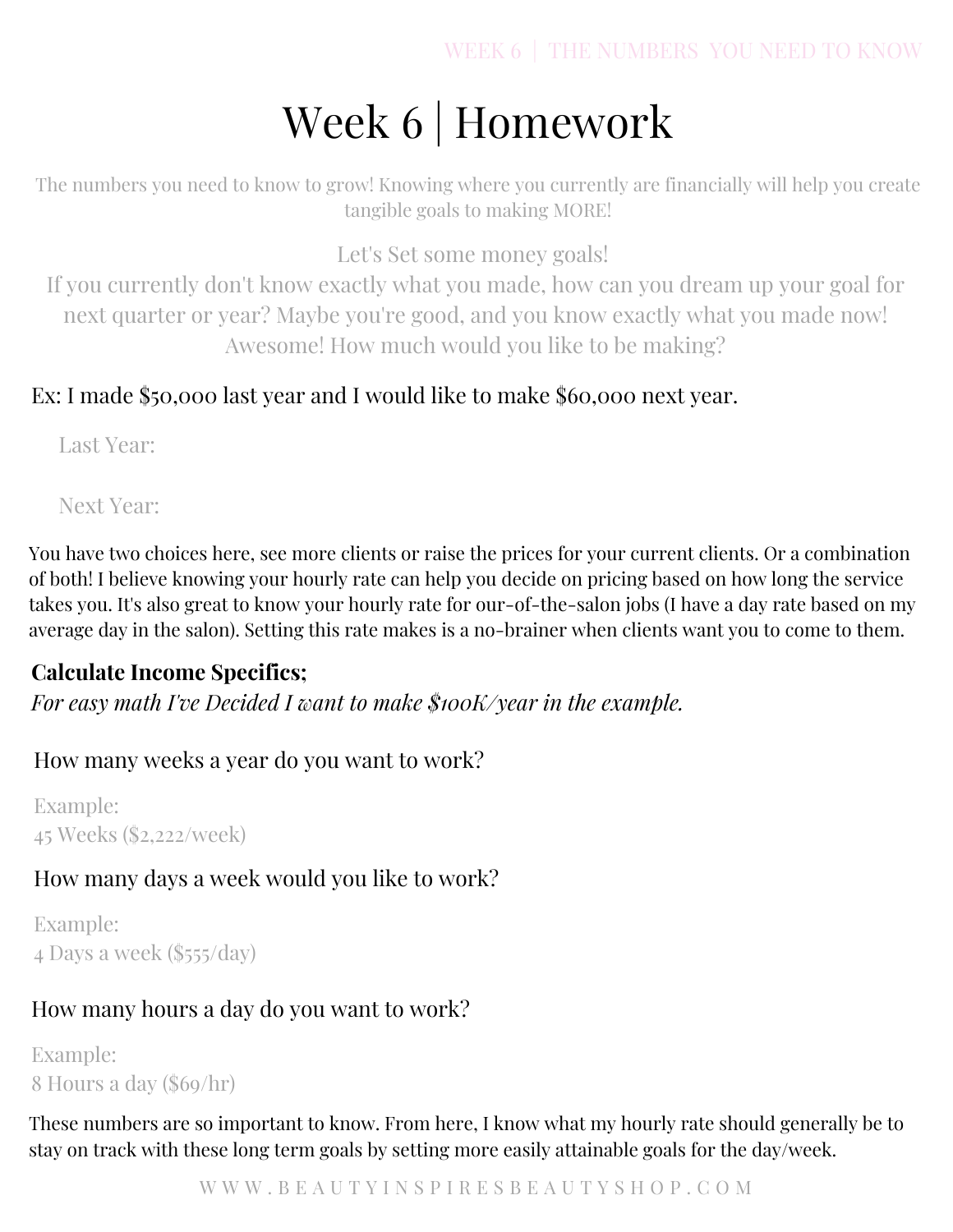## Week 6 | Homework

Now its your turn!

Goal Income for the year;

How many weeks do you want to work:

How many days a week do you want to work:

How many hours a day do you want to work:

Hourly Rate:

How do you feel about the hourly rate you just calculated? Does it reflect your current situation? Do you think it's time to give yourself a raise?

Does your salon offer commission on retail? Are there other things you can be selling to your clients? Ex. (Passive Income) Beauty Scripps, Lime Life, Beauty Counter, Virtue. These companies pay really good commissions! List your ideas for passive income here!

Your clients know, like  $\mathcal{C}$  trust you to sell them what they need!

You have three options:

- Nurture the clients you have the upsell + passive income opportunities 1.
- 2. Get new clients
- 3. Increase your prices.

Remember: Your time is valuable, your expertise is valuable! Charge appropriately! Money is just another form of energy exchange. Once you start charging what you're worth you will get super excited to show up and give your best to each client!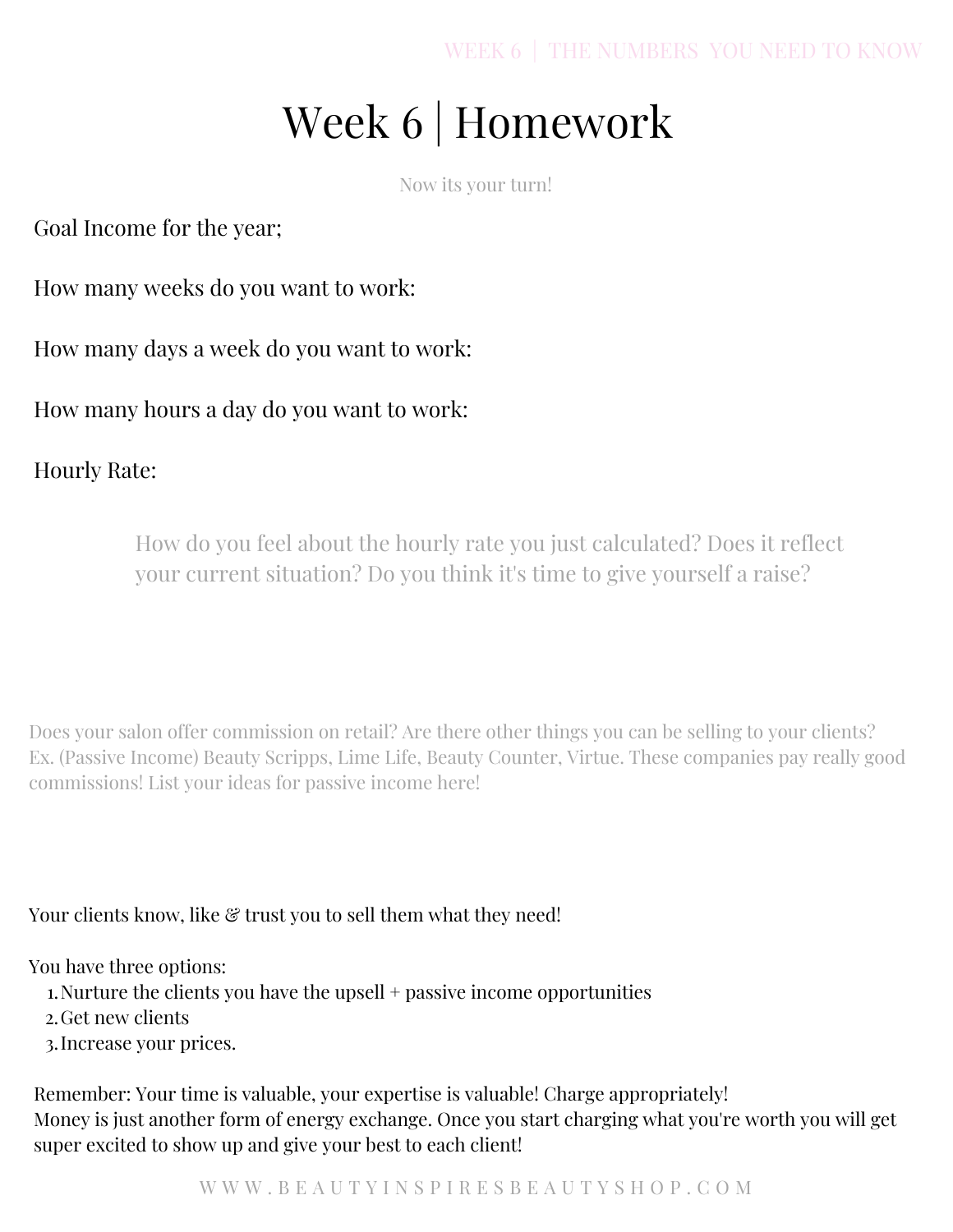## Your Weeks' Daily Ritual Practices

TODAY AT:

I'LL FEEL....

BECAUSE I....

TODAY AT:

I'LL FEEL....

BECAUSE I....

TODAY AT:

I'LL FEEL....

BECAUSE I....

TODAY AT:

 $I'LL$  FEEL....

BECAUSE I....

TODAY AT:

 $I'LL$  FEEL....

BECAUSE I....

TODAY AT:

I'LL FEEL....

BECAUSE I....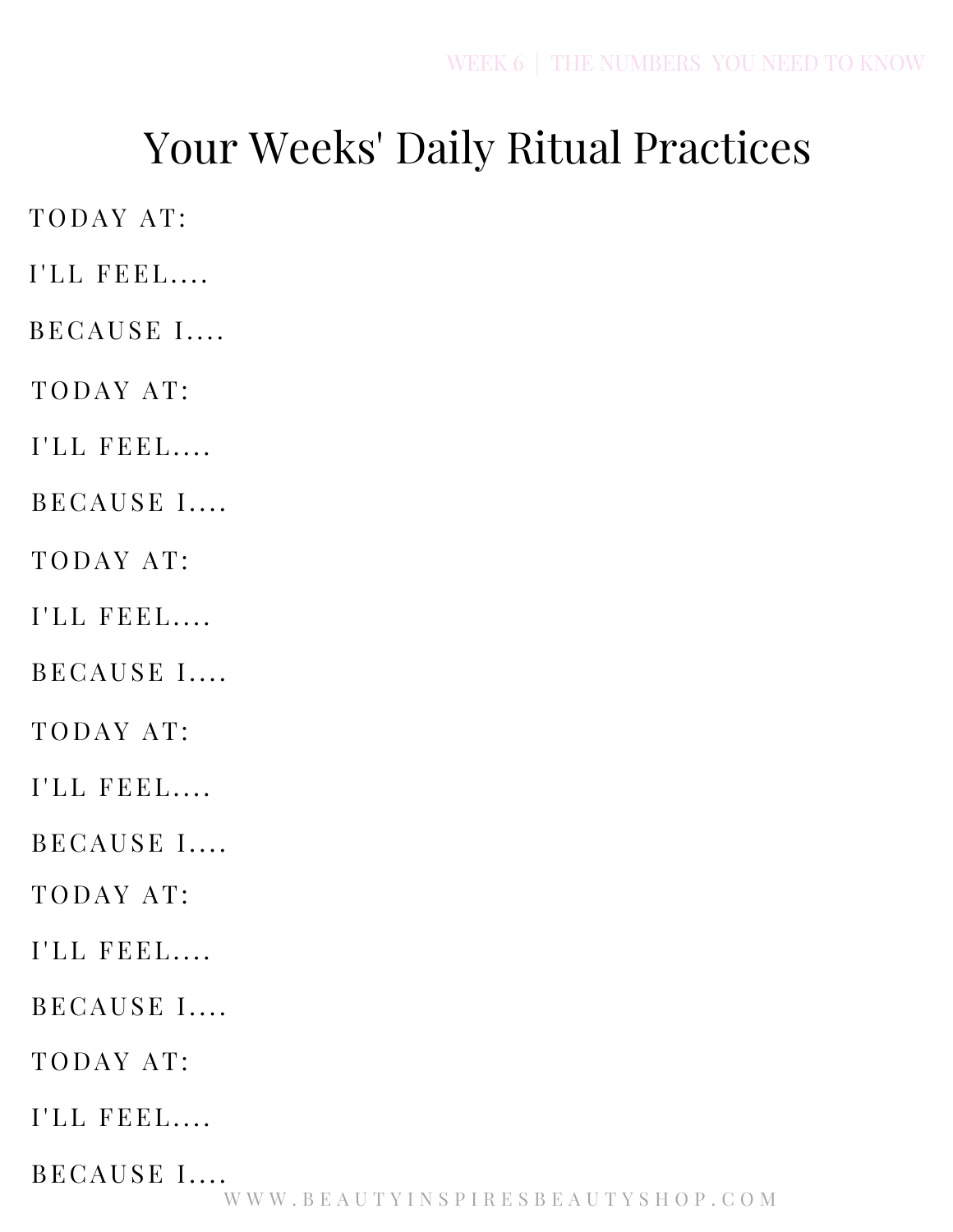MORNING DAILY GRATITUDE: NIGHTS REFLECTION: WHAT WOULD YOU DO DIFFERENLY?

 $M$  O R N I N G D A I L Y G R A T I T U D E  $\cdot$ NIGHTS REFLECTION: WHAT WOULD YOU DO DIFFERENLY?

MORNING DAILY GRATITUDE: NIGHTS REFLECTION: WHAT WOULD YOU DO DIFFERENLY?

NIGHTS REFLECTION: WHAT WOULD YOU DO DIFFERENLY?

 $MORNING$  DAILY GRATITUDE.

MORNING DAILY GRATITUDE:

NIGHTS REFLECTION: WHAT WOULD YOU DO DIFFERENLY?

NIGHTS REFLECTION: WHAT WOULD YOU DO DIFFERENLY?

## MORNING DAILY GRATITUDE:

## Your Weeks' Daily Ritual Practices

WEEK 6 | THE NUMBERS YOU NEED TO KNOW